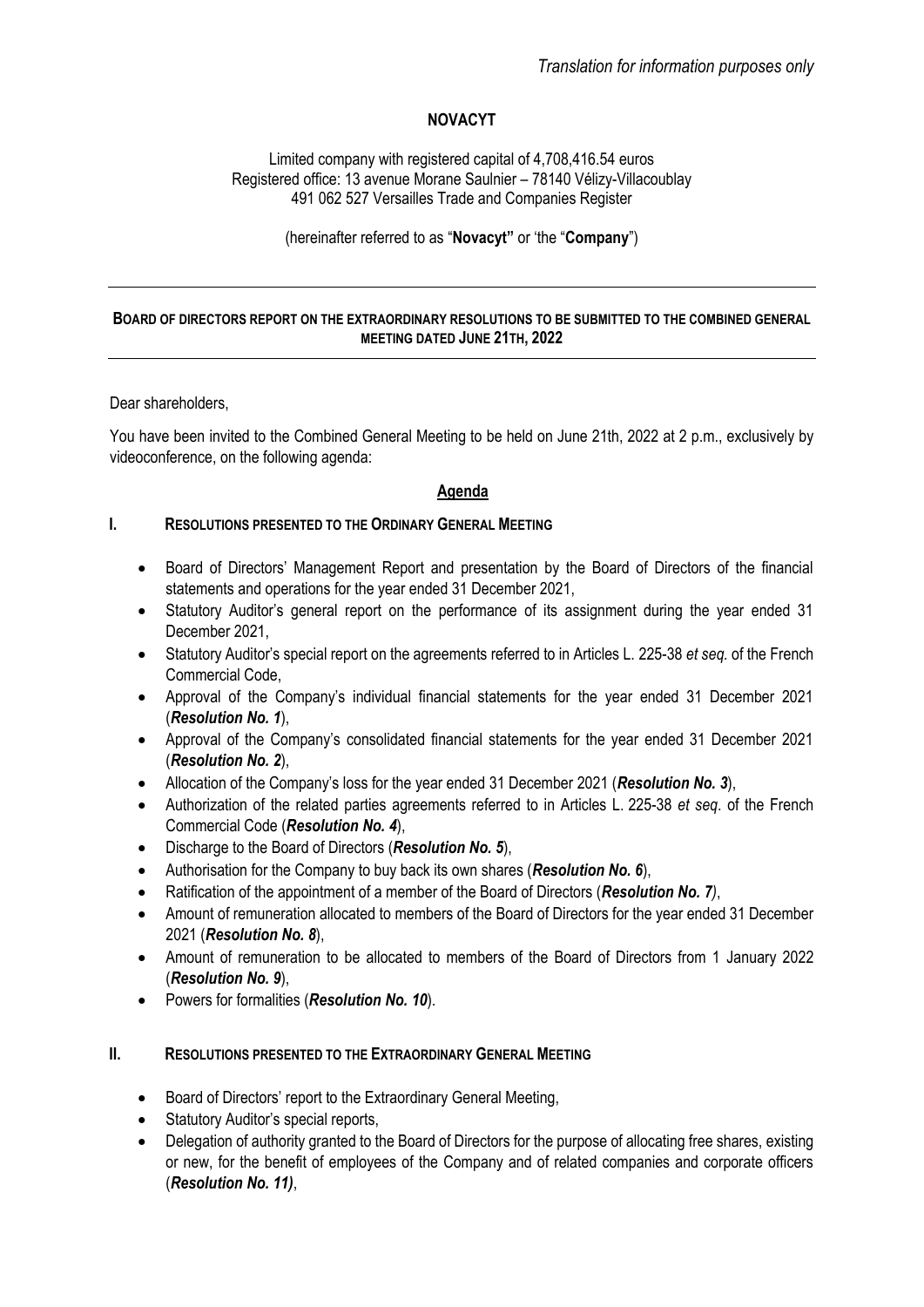- Delegation of authority granted to the Board of Directors for the purpose of granting options to subscribe for and/or purchase shares of the Company, to corporate officers and employees of the Company or of companies in the group, involving the waiver by shareholders of their preferential subscription right to shares issued following the exercise of subscription options (*Resolution No. 12*),
- Overall limit on delegations relating to free shares and subscription or purchase options (*Resolution No. 13*),
- Delegation of authority to the Board of Directors for the purpose of issuing ordinary shares of the Company and/or transferable securities giving access to the share capital of the Company, with cancellation of shareholders' preferential subscription rights in favour of specific categories of persons (*Resolution No. 14*),
- Delegation of authority to the Board of Directors for the purpose of issuing ordinary shares of the Company and/or transferable securities giving access to the share capital of the Company, with cancellation of shareholders' preferential subscription rights through an offer referred to in Article L411-2 of the Monetary and Financial Code (private placements) (*Resolution No. 15)*,
- Delegation of authority to the Board of Directors for the purpose of issuing ordinary shares and/or transferable securities giving immediate and/or deferred access to the capital of the Company, with cancellation of shareholders' preferential subscription rights and public offerings (*Resolution No. 16*),
- Delegation of authority to the Board of Directors for the purpose of issuing ordinary shares of the Company and/or transferable securities giving access to the share capital of the Company, with preferential subscription rights (*Resolution No. 17)*,
- Authorisation to the Board of Directors, in the event of a capital increase, with or without shareholders' preferential subscription rights, to increase the number of securities to be issued (*Resolution No. 18*),
- Overall ceiling on delegations of authority (*Resolution No. 19*),
- Delegation of authority to the Board of Directors for the purpose of issuing ordinary shares and/or securities giving access to the Company's capital for the benefit of members of a employees' savings plan (*Resolution No. 20*),
- Powers for formalities (*Resolution No. 21*).

The ordinary resolutions are presented in the Management Report.

# *SIXTH RESOLUTION - AUTHORISATION FOR THE COMPANY TO BUY BACK ITS OWN SHARES*

*For several years, this delegation of authority has been used solely in connection with the liquidity contract entered into by the Company.*

In this context, we would like to specify that this delegation of authority is not intended to be used during a public *offering initiated by the Company or concerning its securities.*

\* \* \*

The extraordinary resolutions are presented hereinafter:

# *COMMON PRESENTATION OF THE ELEVENTH, TWELFTH AND THIRTEEN PROPOSITIONS OF RESOLUTIONS*

*The eleventh, twelfth and thirteen resolutions are proposed in order to allow share-based payments to Executive Directors and selected senior management team.* 

*Such payments are typical of public listed companies in France, and the UK where the Company has the majority of its operations. Linking a portion of our executives' compensation to the Company's share price provides direct alignment between management and long term creation of value for shareholders.*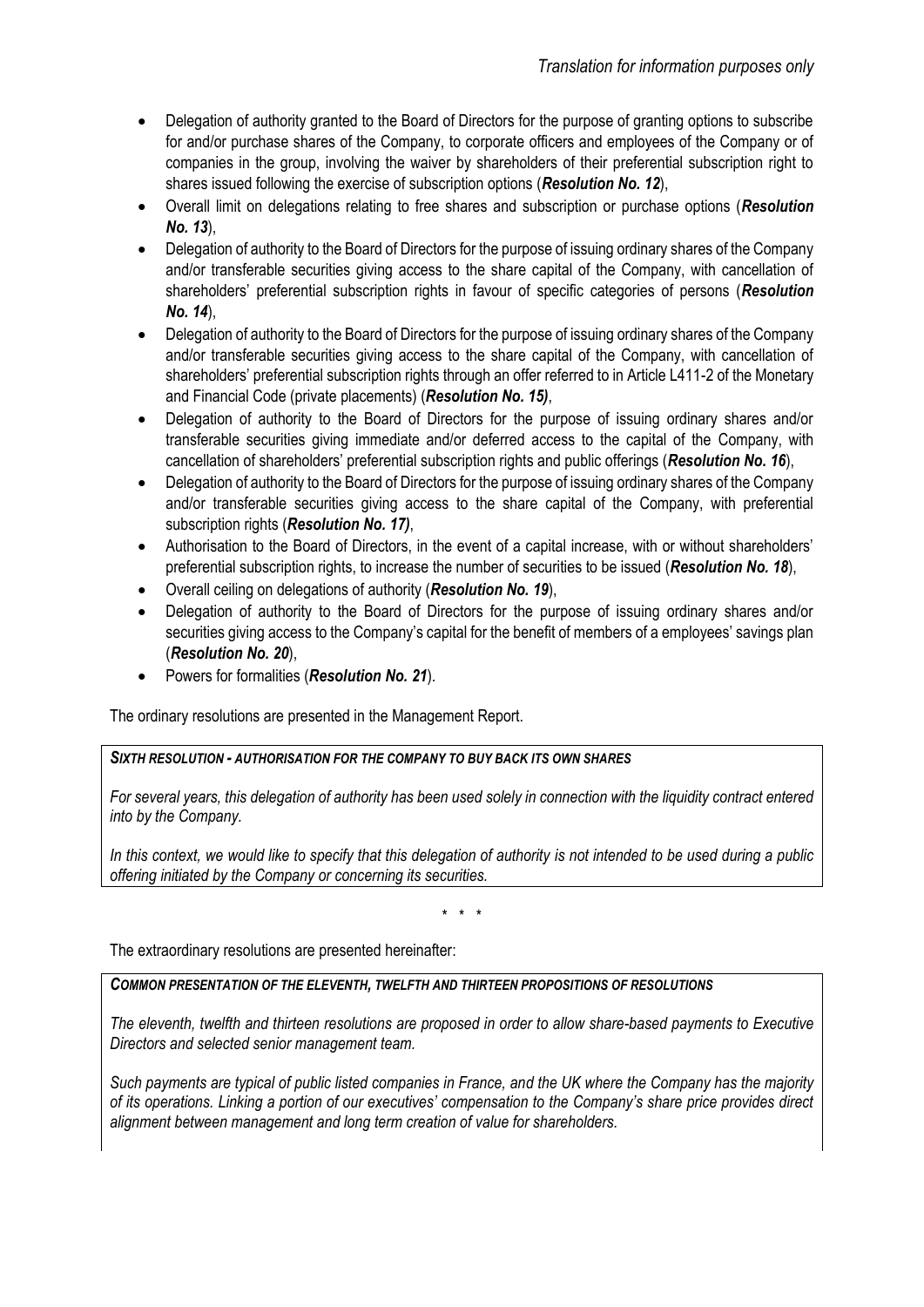*In this context, we propose hereafter two delegations, one to grant free shares and the other to grant stock options, the idea being to be able to grant market value options to Executive Directors to incentivise further value creation in the Company and/or to grant them free shares as a motivation tool.*

*The Company believes that the ability to award share-based incentives is a key component of the long-term talent and business strategy.*

# *Terms common to free shares and market-value options*

*- Valorisation: Awards will be set relative to competitive market levels at the time grant. The value of awards granted in respect of a financial year will not exceed an exceptional limit of 300% of base salary. Normal annual award levels in respect of a financial year will be significantly below this limit.*

*- Granting conditions: the final allocation of the shares or the opening of the option exercise period will be subject to the absence of an event likely to jeopardize the grant and to the regularity and fairness of the Company's parent company and consolidated financial statements.*

*- Cessation of employment: Awards will be subject to leaver provisions. If a beneficiary dies or ceases to hold employment or mandate due to ill-health, injury, disability or any other reason at the Board's discretion ruling on recommendation of the Remuneration Committee's the awards will be released at the normal vesting date and may (subject to the determination of the Remuneration Committee) be subject to time prorating. For any other reason, for example resignation or gross misconduct, awards will lapse.*

*- Dilution: Awards will not on aggregate exceed 3% of the issued ordinary share capital for the 38 months delegation. This limit covers both free shares and market-value options in aggregate.*

# *Key terms specific to free shares*

*- Shares awarded will be subject to a three-year performance period.*

*- Shares awarded will be subject to the achievement of performance conditions. These performance conditions will be based on the Company's key strategic financial and non-financial measures.*

*- The Board of Director, ruling on recommendation of the Remuneration Committee will retain discretion to override formulaic vesting outcomes where these do not reflect the underlying performance of the Company.* 

# *Key terms specific to market-value options*

*- The vesting period of the market-value options will be a minimum of three years from the date of grant.* 

*- The exercise price of the market-value options will be the share price at the date of grant. The share price at the date of grant will determine the number of options to be granted, in application of the 3% ceiling common to free shares and stock options.*

#### **DETAILED PRESENTATION OF THE ELEVENTH RESOLUTION - DELEGATION OF AUTHORITY GRANTED TO THE BOARD OF DIRECTORS FOR THE PURPOSE OF ALLOCATING FREE SHARES, EXISTING OR NEW, FOR THE BENEFIT OF EMPLOYEES OF THE COMPANY AND OF RELATED COMPANIES AND CORPORATE OFFICERS**

In order to allow the allocation of free shares, we propose you, in accordance with the provisions of Articles L.225- 197-1 and following of the French Commercial Code, to:

1. **delegate** to the Board of Directors, with the option of sub-delegation, its powers to allocate, on one or more occasions, existing or new Company shares free of charge to:

- the Company's employees or certain of them;
- employees of companies in which the Company holds at least 10% of the capital and voting rights are held, directly or indirectly, or certain of them;
- the Chairman of the Board of Directors, the Chief Executive Officer (*directeur général*) and/or the Deputy Chief Executive Officers (*directeurs généraux délégués*) of the Company;

2. **resolve** that, subject to compliance with the overall ceiling referred to in the 13th resolution, if it is adopted, the total number of free shares granted under this delegation may not exceed 3% of the capital as of the date of their allocation, it being specified that in any event, the total number of free shares allocated may not exceed 10% of the share capital as of the date of their allocation;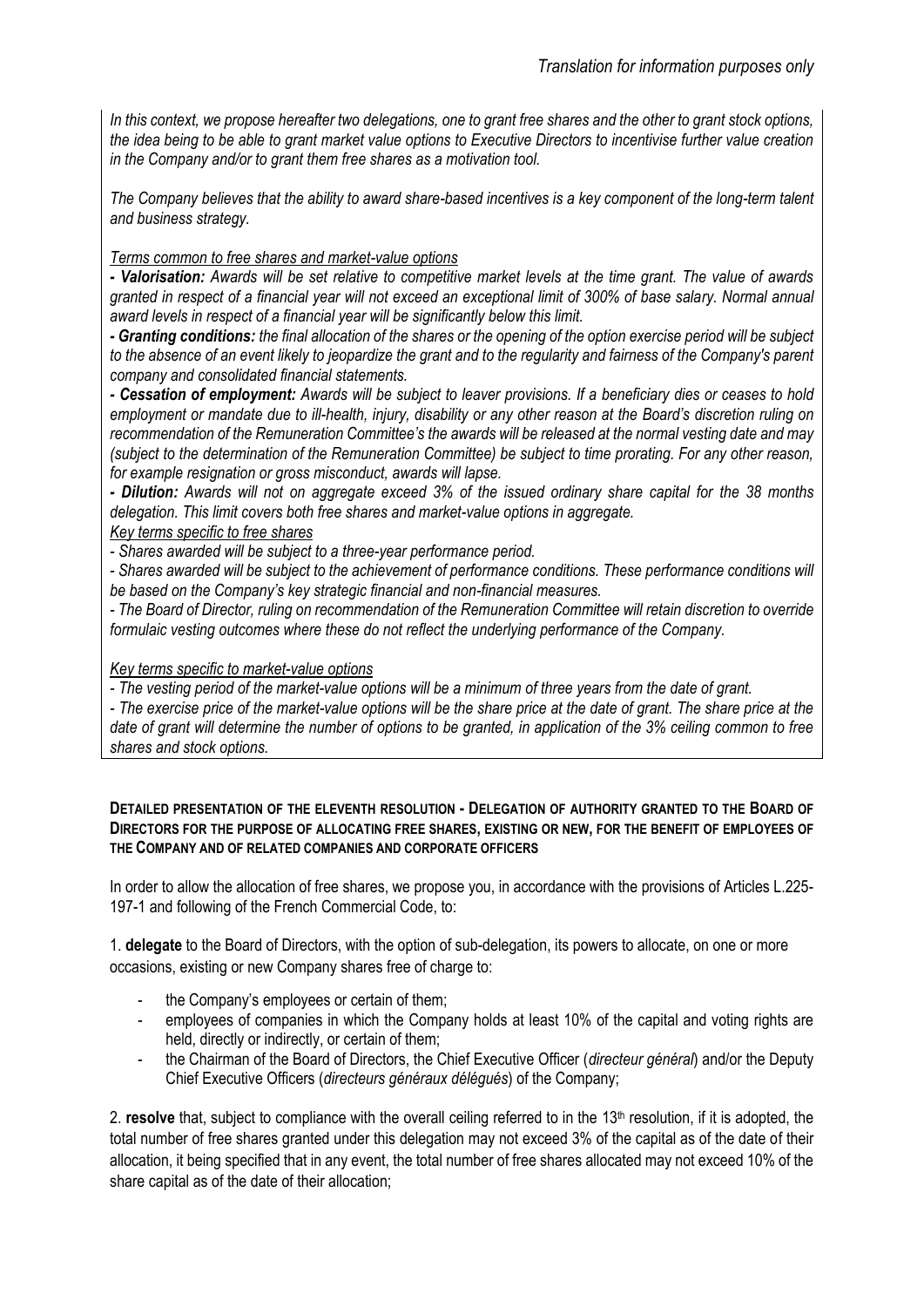3. **resolve** that the free shares granted under this resolution must be acquired by the Company, if applicable, within the framework of the share buyback programme covered by the sixth resolution above pursuant to Article L. 22-10- 62 of the French Commercial Code or any share buyback programmes previously or subsequently applicable;

4. **resolve** that the allocation of shares to their beneficiaries will be definitive at the end of a vesting period of at least one (1) year;

5. **resolve** that the allocation period may be shortened in the event of disability of the beneficiary corresponding to classification in the second or third of the categories provided for in article L. 341-4 of the French Social security Code.

6. **resolve** that a holding period of the shares by the beneficiaries may be established

7. **acknowlege** that the shares will nevertheless be freely transferable in the event of disability of the beneficiary corresponding to their classification in the aforementioned categories of the French Social Security Code;

8. **acknowledge** that the cumulative duration of the allocation period and the holding period will be at least two (2) years;

9. **acknowledge** that, if the allocation relates to new shares, this authorisation automatically entails, in favour of the beneficiaries of the free shares, the waiver by shareholders of their preferential subscription right;

10. **acknowledge** that, for shares allocated to the Chairman of the Board of Directors, the Chief Executive Officer and/or the Deputy Chief Executive Officers, the Board of Directors must decide (i) either that such shares may not be sold by the interested parties before the termination of their office, or (ii) set the quantity of such shares that they are required to keep in the registered form until the termination of their office:

11. **grant**, to the extent necessary, all powers to the Board of Directors, with the option of subdelegation under the conditions provided for by law and regulations, to implement this resolution and this authorisation, and in particular to:

- set the conditions and, where applicable, the criteria for the allocation of free shares;
- set, under the prevailing legal conditions and limits, the dates on which free allocations will be made;
- decide on the date, even retroactive, from which newly issued ordinary shares will enjoy dividend rights;
- determine the identity of the beneficiaries, the number of ordinary shares allocated to each of them and the terms governing the allocation of free shares;
- determine whether the free shares are to be new or existing shares;
- in the event of the allocation of existing shares, perform or cause to be performed all acts and formalities to proceed with the buyback of existing shares;
- in the event of the allocation of new shares, to make the capital increases, determine the nature and amounts of the sums necessary for the creation of said shares, record the completion of the Company's capital increases resulting from the free allocation of new shares and make the corresponding amendments to the Articles of Association;
- set, where appropriate, the conditions under which the number of ordinary shares allocated will be adjusted in order to preserve the rights of beneficiaries, depending on any transactions bearing on the Company's capital, it being specified that the shares allocated pursuant to such adjustments will be deemed granted on the same day as the shares initially granted; and
- more generally, enter into any and all agreements, draw up all documents, carry out all formalities and make all declarations to all organisations and do whatever is otherwise necessary;

11. **acknowledge** that a special report must inform the General Meeting each year of transactions carried out under the provisions of Articles L 225-197-1 to L. 225-197-3 of the French Commercial Code, in accordance with Article L. 225-197-4 of the French Commercial Code;

12. **set** the duration of this authorisation at thirty-eight (38) months from this date; and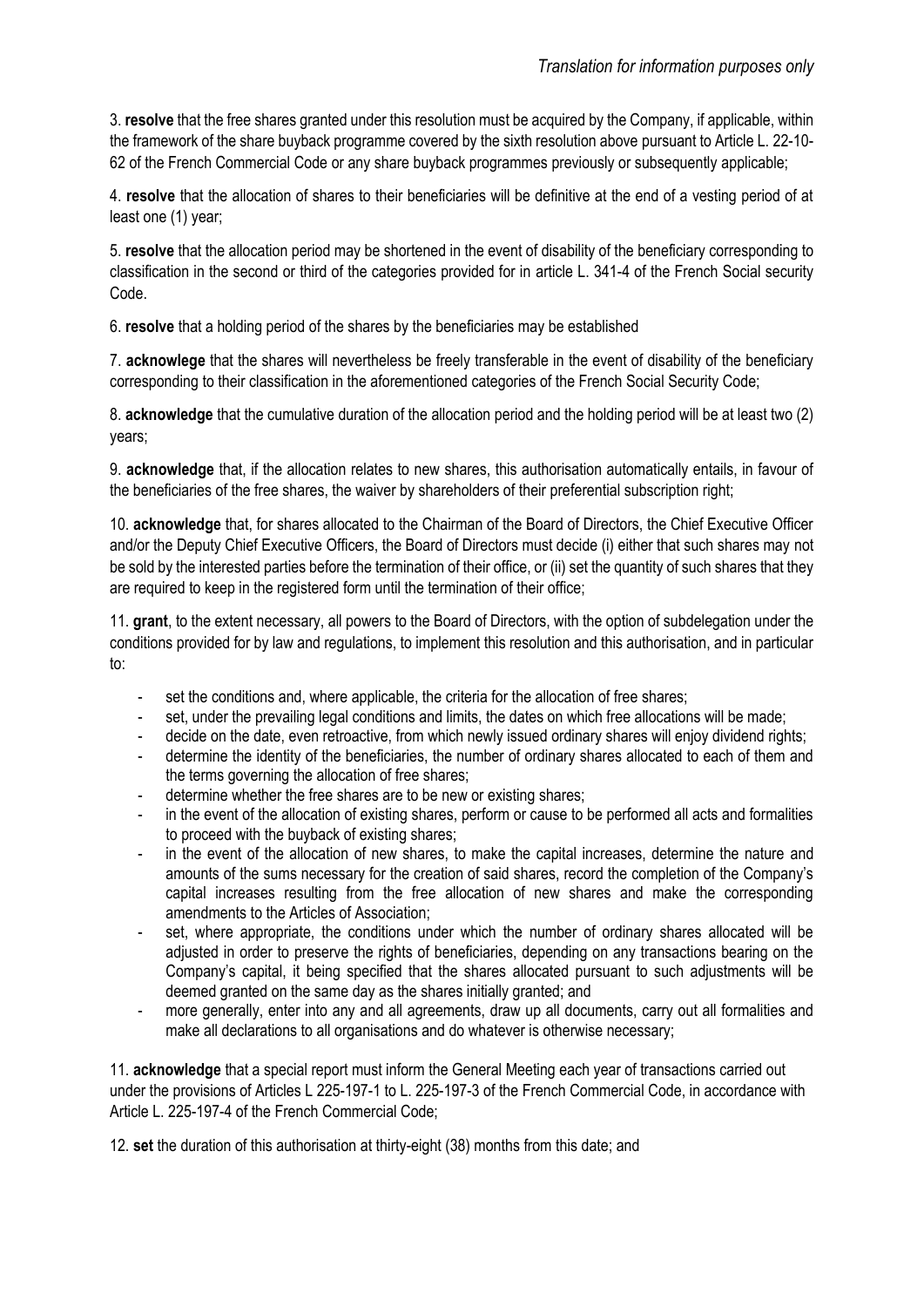13. **acknowledge** that this authorisation cancels any previous authorisation with the same purpose which has not been acted upon before the date of the Meeting, and in particular the delegation granted under the terms of the 16<sup>th</sup> resolution adopted by the combined general meeting dated 18 October 2021.

**DETAILED PRESENTATION OF THE TWELFTH RESOLUTION - DELEGATION OF AUTHORITY GRANTED TO THE BOARD OF DIRECTORS FOR THE PURPOSE OF GRANTING OPTIONS TO SUBSCRIBE FOR AND/OR PURCHASE SHARES OF THE COMPANY, TO CORPORATE OFFICERS AND EMPLOYEES OF THE COMPANY OR OF COMPANIES IN THE GROUP, INVOLVING THE WAIVER BY SHAREHOLDERS OF THEIR PREFERENTIAL SUBSCRIPTION RIGHT TO SHARES ISSUED FOLLOWING THE EXERCISE OF SUBSCRIPTION OPTIONS** 

In order to allow the allocation of stock options, we propose you, in accordance with the provisions of Articles L. 225-177 and following of the French Commercial Code, to:

**delegate** to the Board of Directors, with the option of sub-delegation, its powers to grant, on one or more occasions, options to subscribe for or purchase shares of the Company, for the benefit of;

- employees of the Company or certain of them;
- employees of companies in which the Company holds, at least 10% of the capital and voting rights are held, directly or indirectly, or certain of them;
- the Chairman of the Board of Directors, the Chief Executive Officer (*directeur général*) and/or the Deputy Chief Executive Officers (*directeurs généraux délégués*) of the Company;

2. **resolve** that, subject to compliance with the overall limit referred to in the 13<sup>th</sup> resolution, if it is adopted, the total number of options that may be granted under this resolution may not give the right to subscribe for or purchase a total number of shares representing more than 3% of the share capital on the date of the decision of their allocation by the Board of Directors, it being specified that in any event, (i) the total number of subscription options not yet exercised may not give the right to subscribe for a number of shares exceeding one-third of the share capital in accordance with Articles L. 225-182 and R. 225-143 of the French Commercial Code and that (ii) in the case of shares previously held by the Company, the limit of 10% of the total of its own shares that a Company is entitled to own in accordance with Article L. 225-210 of the Commercial Code, applies indirectly.

3. **resolve** that the shares that may be obtained by exercising the stock options granted under this resolution must be acquired by the Company, if applicable, within the framework of the share buyback programme covered by the sixth resolution above pursuant to Article L. 22-10-62 of the French Commercial Code or any share buyback programme previously or subsequently applicable.

4. **acknowledge** that this authorisation automatically entails, for the benefit of the beneficiaries of stock options, the waiver by shareholders of their preferential subscription right to ordinary shares be issued on the basis of this authorisation.

5. **resolve** that the exercise price of the options granted under this resolution will be set by the Board of Directors under the conditions laid down in Article L. 225-177 of the French Commercial Code.

6. **resolve** that the options allocated must be exercised within a maximum period of 10 years from the date of their allocation by the Board of Directors.

7. **grant**, as necessary, all powers to the Board of Directors, with the option of subdelegation under the conditions provided for by law and regulations, to implement this resolution and this authorisation, and in particular to:

- set, under the legal conditions and limits, the dates on which the options are granted;
- determine the list of beneficiaries of options, the number of options allocated to each of them, the terms of the allocation and exercise of options;
- set the conditions for exercising the options and in particular limiting, restricting or prohibiting (a) the exercise of the options (in particular, where applicable, providing for presence or performance conditions to be met) or (b) the sale of the shares obtained by exercising options during certain periods or as from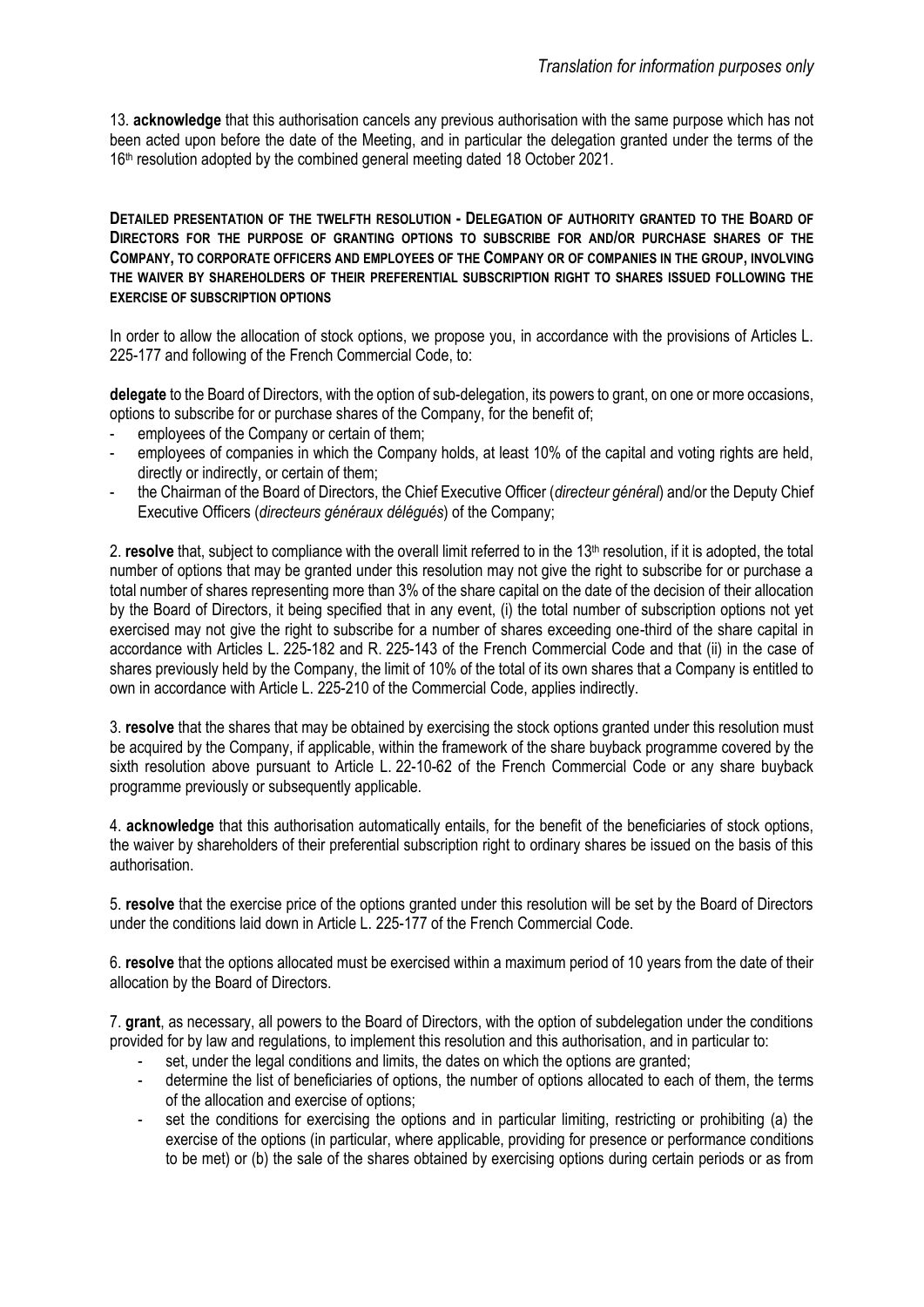the date of certain events; such decision (i) relating to either all or part of the options and (ii) concerning either all or part of the beneficiaries;

- set the conditions under which the price and/or the number of shares to be subscribed for or purchased will be adjusted in the cases provided for by law; and
- in the event options to subscribe are granted, to make the capital increases, determine the nature and amounts of the sums necessary for the creation of said shares, record the completion of the Company's capital increases resulting from the exercise of such stock options and make the corresponding amendments to the Articles of Association;
- more generally, enter into any and all agreements, draw up all documents, record all capital increases following the exercise of options, modify the Articles of Association accordingly, if necessary, carry out all formalities and all declarations to all bodies and do whatever is otherwise necessary.

8. **acknowledge** that a special report must inform the General Meeting each year of transactions carried out under the provisions of this resolution,

9. **set** the duration of this authorisation at thirty-eight (38) months from this date; and

10. **acknowledge** that this authorisation cancels any previous authorisation with the same purpose which has not been acted upon before the date of the Meeting, and in particular the delegation granted under the terms of the 17<sup>th</sup> resolution adopted by the combined general meeting dated 18 October 2021.

#### **DETAILED PRESENTATION OF THE THIRTEENTH RESOLUTION - OVERALL LIMIT ON DELEGATIONS RELATING TO FREE SHARES AND SUBSCRIPTION OR PURCHASE OPTIONS**

We propose you to decide that the total amount of the capital increases that may be carried out immediately and/or in the future by virtue of the thirteenth and fourteenth propositions of resolutions may not exceed 3% of the capital on the date of allocation of the free shares or of the stock options, as the case may be.

#### *GENERAL PRESENTATION OF THE FOURTEENTH TO SEVENTEENTH PROPOSED RESOLUTIONS*

*The French Commercial Code limits the duration of delegations of authority granted by the Extraordinary Shareholders' Meeting (maximum 18 months for issues of non-preferential shares / 26 months for other issues).* 

*It is therefore necessary to renew them each year. The process for convening an Extraordinary Shareholders' Meeting takes approximately 6 weeks, and it is very complicated and impractical to convene a meeting every time we are faced with a corporate transaction.*

*We remind you in this respect that in 2019, the lack of a quorum on first and second convening, stopped us from renewing these delegations, which significantly restricted our financing options at the beginning of 2020, at a time when financing of rapid scale up could have been required had it not been for the conversion of the warrants held by certain shareholders.* 

*In 2020 and 2021, we have obtained financial delegations, that we propose you to renew.* 

*Please note that no delegation was used since.*

*We propose to you today to vote in favour of the fourteenth to seventeeth proposed resolutions in order that Novacyt can have the capacity to achieve its strategic objectives without undue delay in a rapidly changing market. The transformation of the diagnostics sector could present numerous opportunities for external growth, both technologically and geographically, which require short-term financing.* 

*We wish to ensure that we can act quickly to maintain the advantage we have built in the diagnostics market during the Covid-19 pandemic.*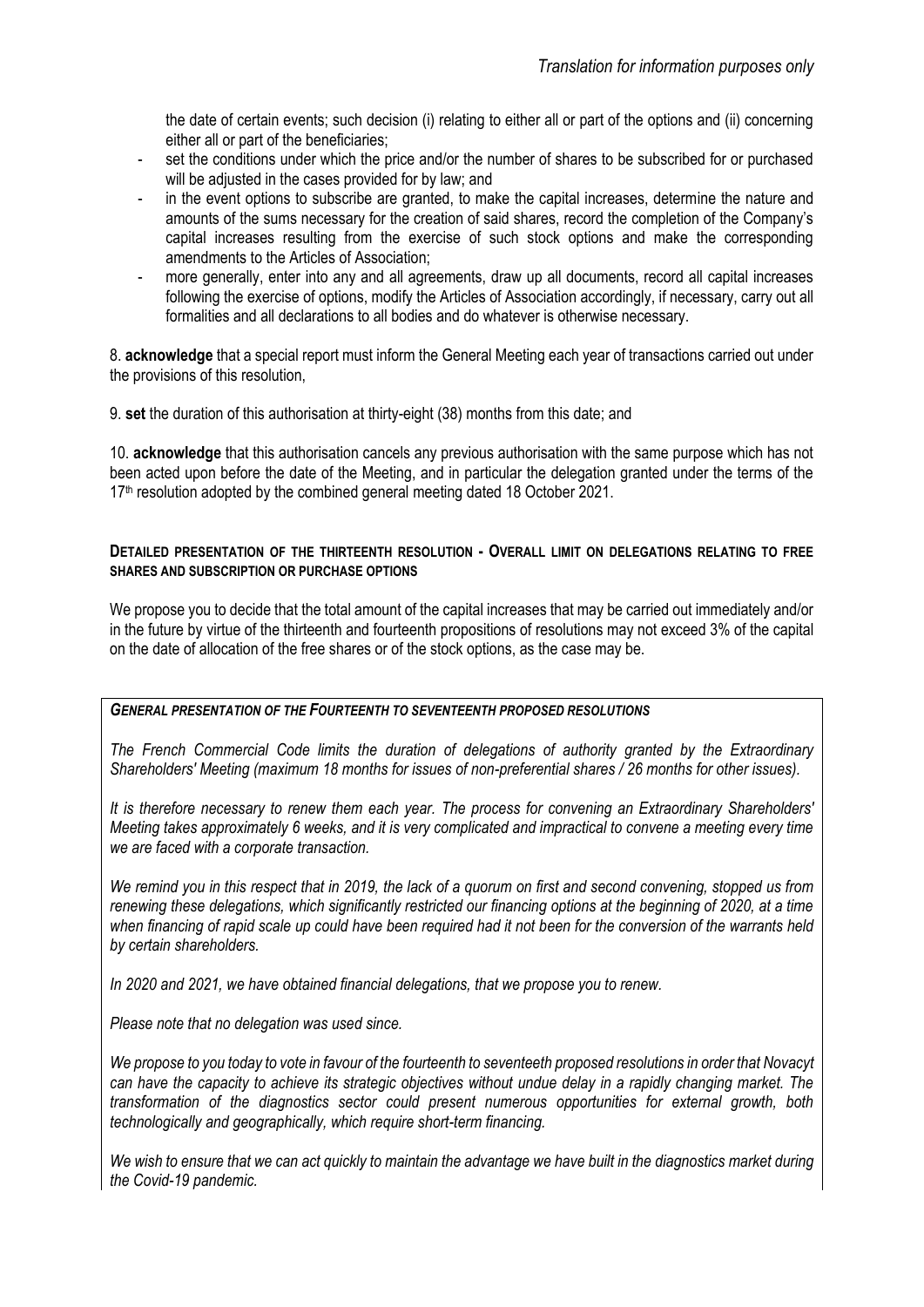*Therefore, neither the convening of an EGM nor the resolutions put before shareholders should be taken to imply an immediate intention to raise capital, but they could be required to implement Novacyt's strategic policy for growth.* 

*In order to capitalise on its strengthened position as a leading global diagnostics manufacturer, it is essential to provide the Company the necessary means for its development by enabling it to react quickly where opportunities arise. The ceilings proposed in the 14<sup>h</sup> to 17th resolutions give this flexibility whilst also providing what we believe is a sensible cap beyond which shareholders must again be consulted.*

**DETAILED PRESENTATION OF THE FOURTEENTH RESOLUTION - DELEGATION OF AUTHORITY TO THE BOARD OF DIRECTORS FOR THE PURPOSE OF ISSUING ORDINARY SHARES OF THE COMPANY AND/OR TRANSFERABLE SECURITIES GIVING ACCESS TO THE SHARE CAPITAL OF THE COMPANY, WITH CANCELLATION OF SHAREHOLDERS' PREFERENTIAL SUBSCRIPTION RIGHTS IN FAVOUR OF SPECIFIC CATEGORIES OF PERSONS**

We propose you, in accordance with Articles L. 225-129 to L. 225-129-6, L. 225-135, L. 225-138, L. 228-91 and following of the French Commercial Code, to:

1. **Delegate** to the Board of Directors, with the power to sub-delegate, its power to decide to issue, without preferential subscription rights, on one or more occasions, in the proportions and at the times of its choosing, both in France and internationally, ordinary shares or any other transferable securities giving access to the capital of the Company, said transferable securities being able to be issued in euros, in foreign currency or in any monetary unit established by reference to several currencies, said shares conferring the same rights as existing shares, subject to the date of their dividend rights;

2. **Resolve** that the Board of Directors may set the rights to the shares and/or securities giving access to the capital of the Company; however, it **resolves** that any issue of preference shares and securities giving access to preference shares is expressly excluded;

3. **Resolve** that the nominal amount of the capital increases that may be carried out by virtue of this delegation, immediately or in the future, may not exceed a total nominal amount of 1,412,524,96 euros, or its equivalent in foreign currency, it being specified that this amount will be deducted from the overall nominal ceiling of 1,624,403,70 euros provided for in the 19<sup>th</sup> resolution and that this amount does not take into account the adjustments that may be made in accordance with the applicable legal and regulatory provisions and, where applicable, the contractual stipulations providing for other cases of adjustment, to preserve the rights of the holders of transferable securities or other rights giving access to the capital;

4. **Decide** that the subscription price of shares and/or securities giving access to the capital of the Company may be settled either in cash or by offsetting claims against the Company;

5. **Resolve** to cancel shareholders' preferential subscription rights to the securities that are the subject of this resolution and to reserve shares and other securities issued pursuant to this resolution for the benefit of following categories of beneficiaries, namely:

Natural persons, corporations or French or foreign investment funds who have invested more than 2.5 million euros during the 36 months preceding the issue in question, in the life sciences or technologies sectors,

and/or

Strategic or financial partners of the Company, located in France or abroad, having entered into or being in the process of entering into one or more commercial (development, co-development, distribution, manufacturing, etc.) or financing partnerships or agreements with the Company (or a subsidiary) and/or any company that such partners control, that controls such partners or that are controlled by the same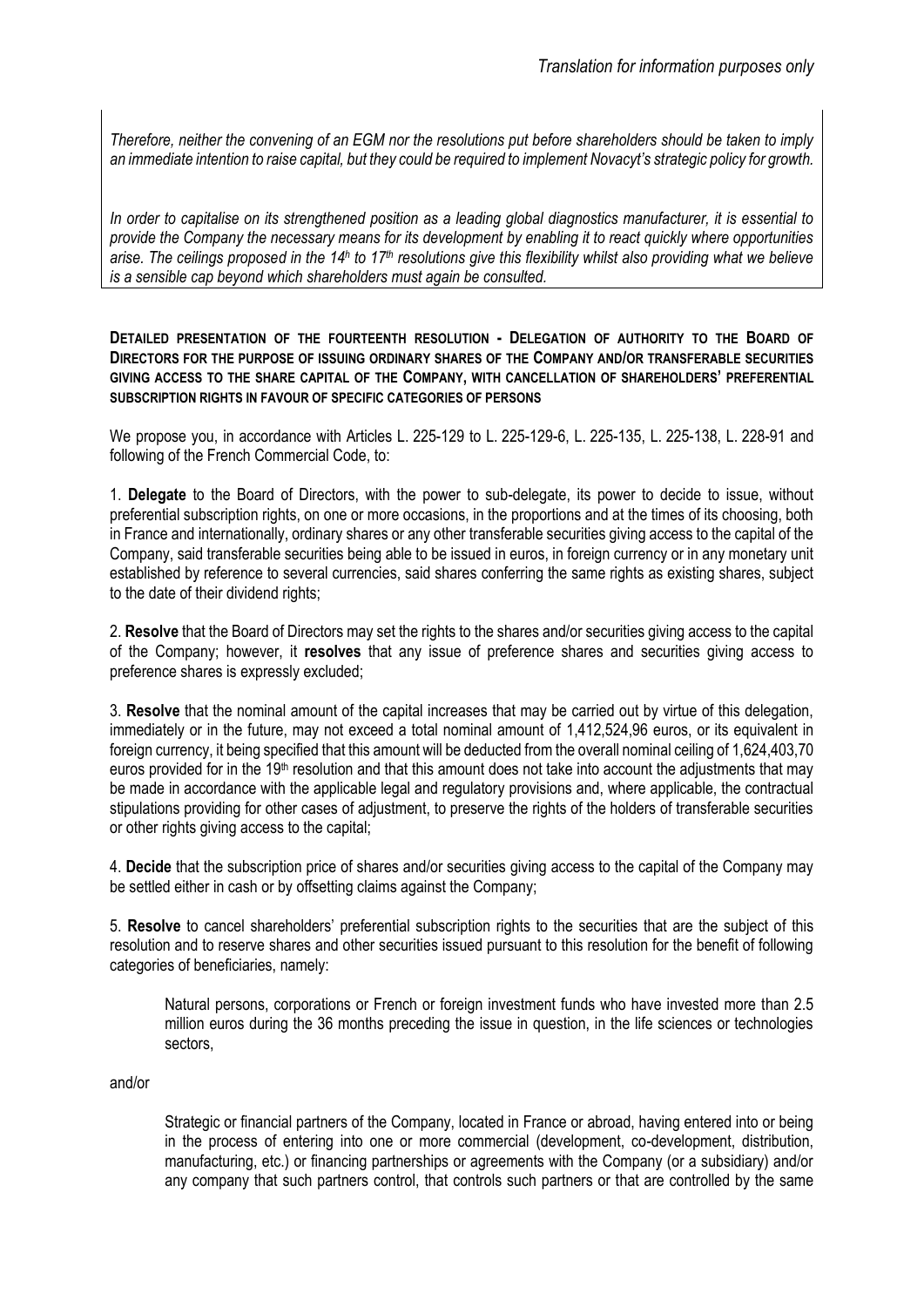person(s) as such partners, directly or indirectly, within the meaning of Article L. 233-3 of the French Commercial Code,

6. **Acknowledge** that if subscriptions are not sufficient to cover the entire issue of shares or securities, the Board of Directors may limit the amount of the transaction to the amount of subscriptions received, provided such subscriptions represents at least 75% of the issue;

7. **Acknowledge** that this delegation automatically entails the waiver by shareholders of their preferential subscription right to shares or securities giving access to the capital to which these securities entitle holders immediately or in the future in favour of holders of securities issued pursuant to this resolution and giving access to the capital of the Company;

8. **Resolve** that the subscription price of the shares issued pursuant to this delegation must be at least equal to the volume-weighted average share price on Euronext Growth or on AIM (at the choice of the Board of directors) chosen from a period comprising between five and thirty consecutive trading sessions among the thirty trading sessions preceding the setting of the subscription price, possibly reduced by a maximum discount of 20%, after adjustment of this amount -if needed- to take into account the difference in dividend rights;

9. **Resolve** that the subscription price of the securities giving access to the capital must be such that the sum received immediately by the Company, immediately and/or subsequently, for each share issued under the terms and conditions of such other securities, is at least equal to the subscription price defined in the paragraph above;

10. **Resolve** that the Board of Directors shall have all powers to implement this delegation of authority and, in particular, to:

- decide to issue securities, set the terms and conditions of transactions, determine the form and characteristics of the securities to be issued and set the subscription conditions, the terms of their payment, the date from which they carry dividend rights (which may be retroactive), the terms pursuant to which the securities issued on the basis of this delegation will give access to ordinary shares of the Company;
- suspend, where necessary, the exercise of the rights attached to such securities for a maximum period of three (3) months;
- draw up the list of the beneficiary or beneficiaries of the cancellation of the preferential subscription right within the categories defined in paragraph 5 of this resolution as well as the number of shares or securities allocated to each of them;
- charge the amount relating to these capital increases to "share premiums" and draw from the same account, if it deems it appropriate, the sums required to bring the legal reserve to one-tenth of the new share capital after each issue;
- record the completion of the capital increase, make the corresponding modification of the Articles of Association and perform, directly or through an agent, all operations and formalities related to the capital increases carried out pursuant to this authorisation;
- take all measures and perform all the requisite formalities for the admission of the securities thus issued to trading on Euronext Growth Paris and any other market on which the Company's shares may then be listed,

11. **Acknowledge** that, in the event that the Board of Directors uses the delegation of authority conferred on it in this resolution, the Board of Directors, in accordance with the legal and regulatory provisions, will report on the use made of the authorisations granted in this resolution to the next Ordinary General Meeting; and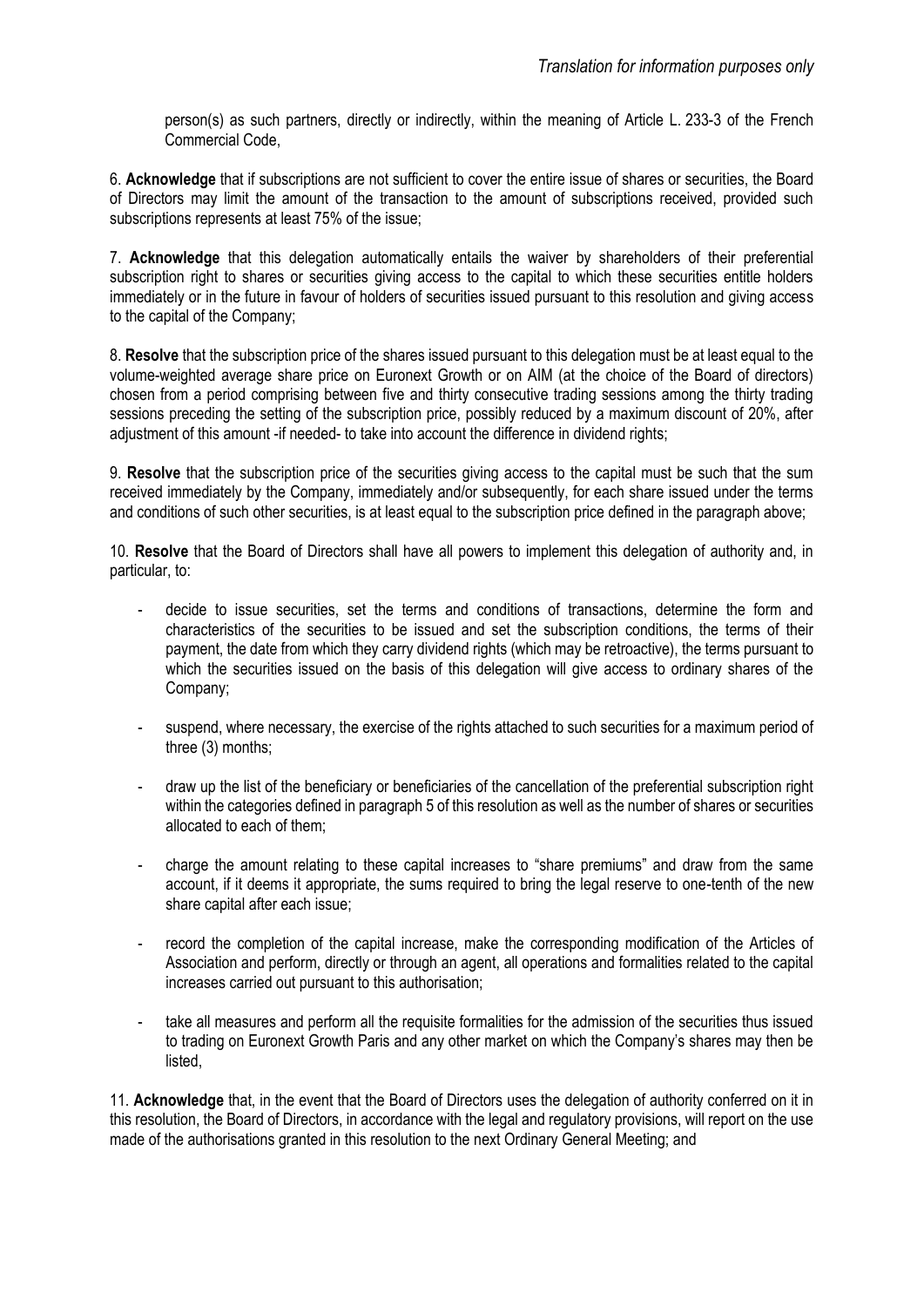12. The delegation thus granted to the Board of Directors is valid for a period of 18 months from the date of this meeting.

13. This delegation supersedes any previous delegation with the same purpose which has not been acted upon before the date of the Meeting and in particular the delegation granted under the terms of the 19<sup>th</sup> resolution adopted by the combined general meeting dated 18 October 2021.

**DETAILED PRESENTATION OF THE FIFTEENTH RESOLUTION - DELEGATION OF AUTHORITY TO THE BOARD OF DIRECTORS FOR THE PURPOSE OF ISSUING ORDINARY SHARES OF THE COMPANY AND/OR TRANSFERABLE SECURITIES GIVING ACCESS TO THE SHARE CAPITAL OF THE COMPANY, WITH CANCELLATION OF SHAREHOLDERS' PREFERENTIAL SUBSCRIPTION RIGHTS THROUGH AN OFFER REFERRED TO IN ARTICLE L411-2 OF THE MONETARY AND FINANCIAL CODE (PRIVATE PLACEMENTS)**

We propose you, in accordance with articles L225-129 et seq. of the Commercial Code, and in particular Articles L225-129-2, L225-135, L225-135-1, L225-136 and L228-91 of the said Code, and Article L411-2 of the Monetary and Financial Code, to:

1. **Delegate** to the Board of Directors, with the power to sub-delegate, its power to decide to issue, through an offer referred to in Article L411-2 of the Monetary and Financial Code, without preferential subscription rights, on one or more occasions, in the proportions and at the times of its choosing, both in France and internationally, ordinary shares or any other transferable securities giving access to the capital of the Company, said transferable securities being able to be issued in euros, in foreign currency or in any monetary unit established by reference to several currencies, said shares conferring the same rights as existing shares, subject to the date of their dividend rights;

2. **Resolve** that the Board of Directors may set the rights to the shares and/or securities giving access to the capital of the Company; however, it resolves that any issue of preference shares and securities giving access to preference shares is expressly excluded;

3. **Resolve** that the nominal amount of the capital increases that may be carried out by virtue of this delegation, immediately or in the future, may not exceed:

- 20% of the share capital per year, and
- a total nominal amount of 1,412,524,96 euros, or its equivalent in foreign currency, it being specified that this amount will be deducted from the overall nominal ceiling of 1,624,403,70 euros provided for in the 19th resolution and that this amount does not take into account the adjustments that may be made in accordance with the applicable legal and regulatory provisions and, where applicable, the contractual stipulations providing for other cases of adjustment, to preserve the rights of the holders of transferable securities or other rights giving access to the capital;

4. **Decide** that the subscription price of shares and/or securities giving access to the capital of the Company may be settled either in cash or by offsetting claims against the Company;

5. **Resolve** to cancel shareholders' preferential subscription rights to the securities to be issued by the Company by virtue of this delegation of authority;

6. **Take note** that the securities issues that may be carried out pursuant to this delegation shall be addressed exclusively to (i) persons providing portfolio management services on behalf of third parties, (ii) qualified investors, and/or (iii) a restricted circle of investors within the meaning of Article D411-4 of the French Monetary and Financial Code, provided that such investors act on their own behalf;

7. **Acknowledge** that if subscriptions are not sufficient to cover the entire issue of shares or securities, the Board of Directors may limit the amount of the transaction to the amount of subscriptions received, provided such subscriptions represents at least 75% of the issue;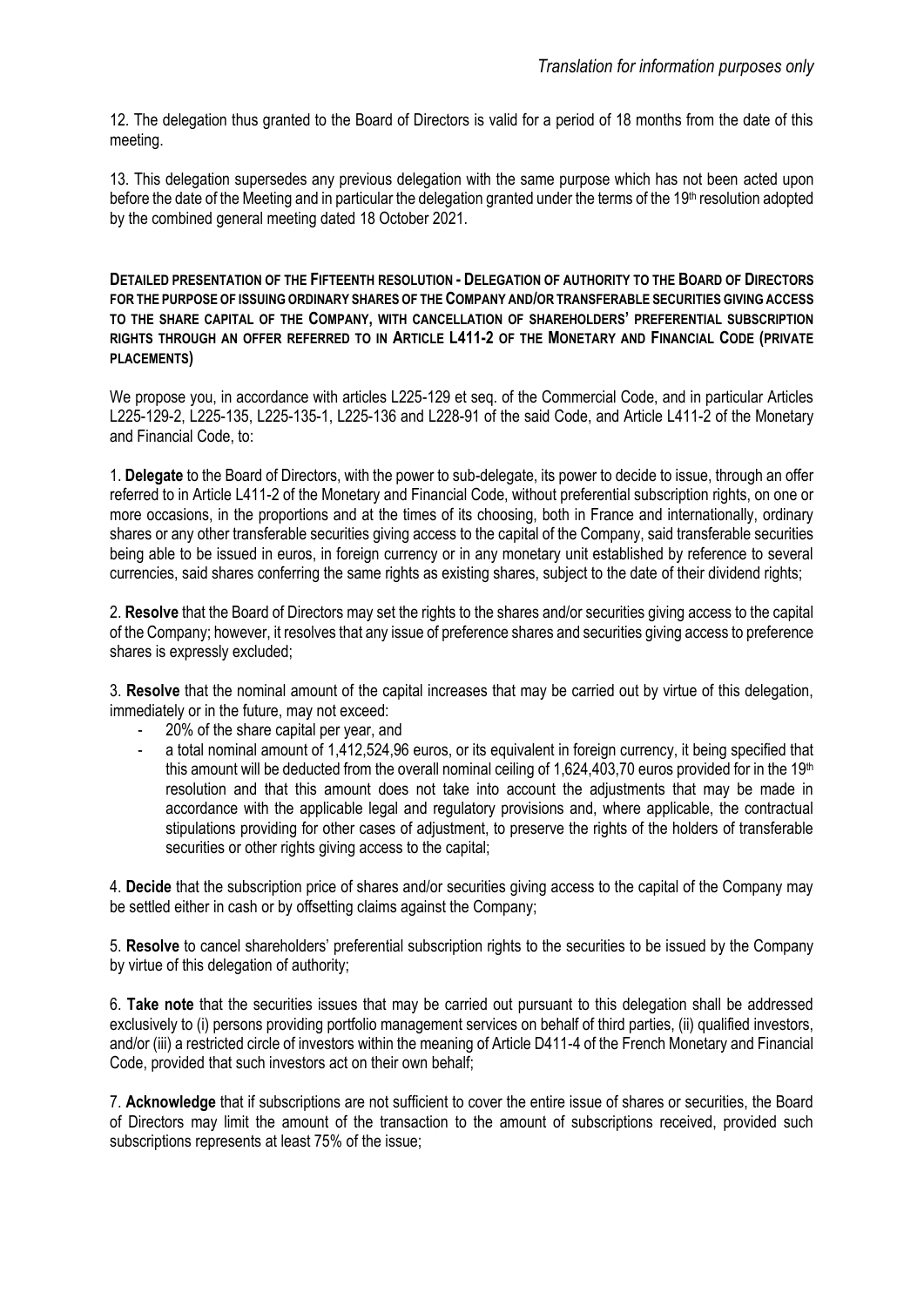8. **Acknowledge** that this delegation automatically entails the waiver by shareholders of their preferential subscription right to shares or securities giving access to the capital to which these securities entitle holders immediately or in the future in favour of holders of securities issued pursuant to this resolution and giving access to the capital of the Company;

9. **Resolve** that the issue price of the shares issued pursuant to this delegation must be at least equal to the volumeweighted average share price on Euronext Growth or on AIM (at the choice of the Board of directors) chosen from a period comprising between five and thirty consecutive trading sessions among the thirty trading sessions preceding the setting of the issue price, possibly reduced by a maximum discount of 20%, after adjustment of this amount as needed to take into account the difference in dividend rights;

10. **Resolve** that the subscription price of the securities giving access to the capital must be such that the sum received immediately by the Company, immediately and/or subsequently, for each share issued under the terms and conditions of such other securities, is at least equal to the subscription price defined in the paragraph above;

11. **Resolve** that the Board of Directors shall have all powers to implement this delegation of authority and, in particular, to:

- decide to issue securities, set the terms and conditions of transactions, determine the form and characteristics of the securities to be issued and set the subscription conditions, the terms of their payment, the date from which they carry dividend rights (which may be retroactive), the terms pursuant to which the securities issued on the basis of this delegation will give access to ordinary shares of the Company;
- suspend, where necessary, the exercise of the rights attached to such securities for a maximum period of three (3) months;
- draw up the list of the beneficiary or beneficiaries of the "private placement" made pursuant to this delegation as well as the number of shares or securities allocated to each of them;
- charge the amount relating to these capital increases to "share premiums" and draw from the same account, if it deems it appropriate, the sums required to bring the legal reserve to one-tenth of the new share capital after each issue;
- record the completion of the capital increase, make the corresponding modification of the Articles of Association and perform, directly or through an agent, all operations and formalities related to the capital increases carried out pursuant to this authorisation;
- take all measures and perform all the requisite formalities for the admission of the securities thus issued to trading on Euronext Growth Paris and any other market on which the Company's shares may then be listed,

12. **Acknowledge** that, in the event that the Board of Directors uses the delegation of authority conferred on it in this resolution, the Board of Directors, in accordance with the legal and regulatory provisions, will report on the use made of the authorisations granted in this resolution to the next Ordinary General Meeting; and

13. The delegation thus granted to the Board of Directors is valid for a period of 26 months from the date of this meeting.

14. This delegation supersedes any previous delegation with the same purpose which has not been acted upon before the date of the Meeting and in particular the delegation granted under the terms of the 20<sup>th</sup> resolution adopted by the combined general meeting dated 18 October 2021.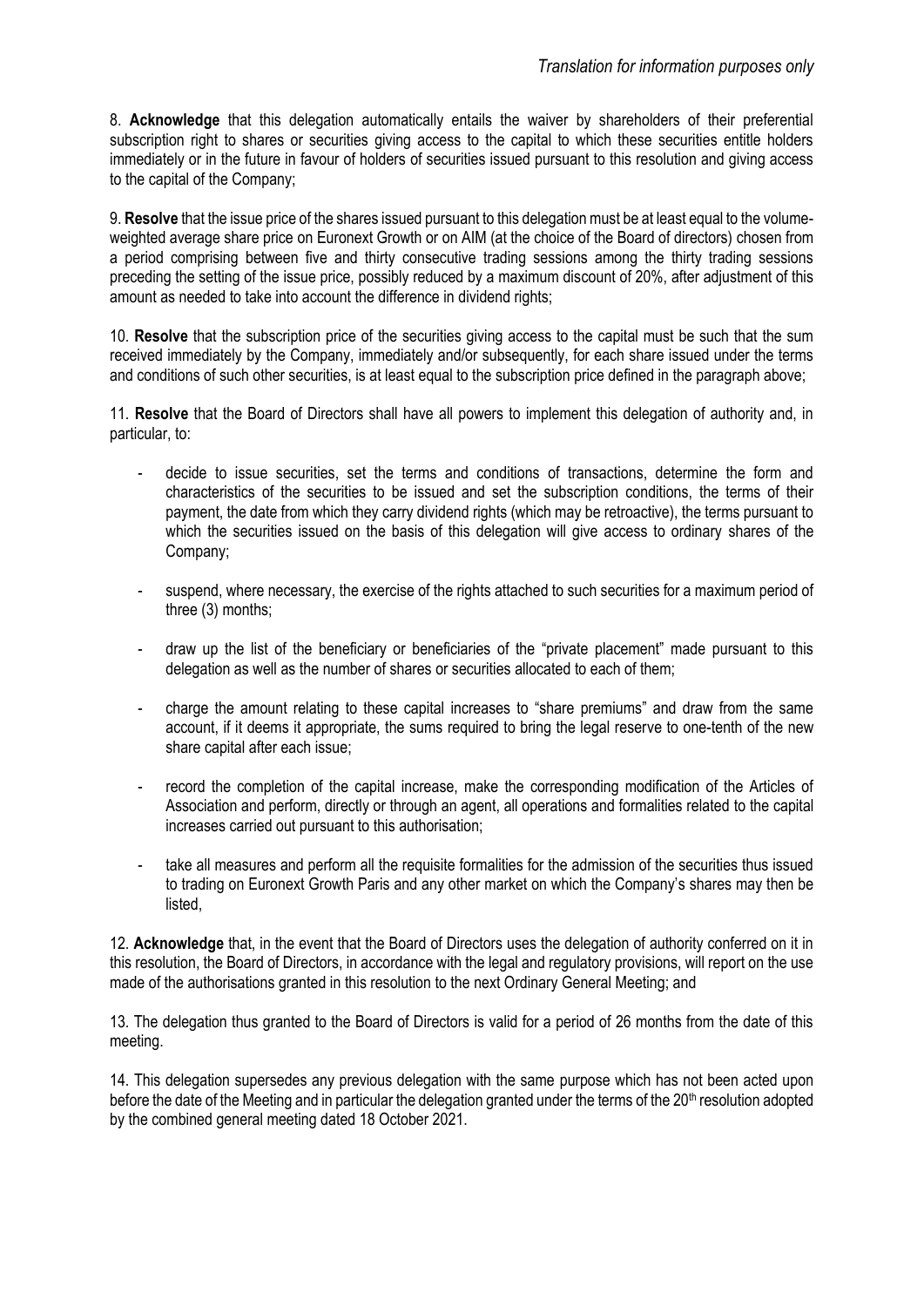**DETAILED PRESENTATION OF THE SIXTEENTH RESOLUTION - DELEGATION OF AUTHORITY TO THE BOARD OF DIRECTORS FOR THE PURPOSE OF ISSUING ORDINARY SHARES AND/OR TRANSFERABLE SECURITIES GIVING IMMEDIATE AND/OR DEFERRED ACCESS TO THE CAPITAL OF THE COMPANY, WITH CANCELLATION OF SHAREHOLDERS' PREFERENTIAL SUBSCRIPTION RIGHTS AND PUBLIC OFFERINGS**

We propose you, in accordance with the provisions of Articles L. 225-129, L. 225-129-2, L. 22-10-49, L. 225-135, L. 225-136 and L. 228-91 and following of the French Commercial Code, to:

1. **Delegate** to the Board of Directors, with the power to sub-delegate, its power to decide to issue, without preferential subscription rights, by way of a public offering, on one or more occasions, in the proportions and at the times of its choosing, both in France and internationally, ordinary shares of the Company or equity securities giving access to other equity securities or entitling holders to the allocation of debt securities, and/or transferable securities (notably including all debt securities) giving access to equity securities of the Company, said transferable securities being able to be issued in euros, in foreign currency or in any monetary unit established by reference to several currencies, said shares conferring the same rights as existing shares, subject to the date of their dividend rights;

2. **Resolve** that the Board of Directors may set the rights to the shares and/or securities giving access to the capital of the Company; however, it resolves that any issue of preference shares and securities giving access to preference shares is expressly excluded;

3. **Resolve** that issues that may be performed pursuant to this resolution may be carried out by way of public offerings;

4. **Resolve** that the nominal amount of the capital increases that may be carried out by virtue of this delegation, immediately or in the future, may not exceed a total nominal amount of 1,412,524,96 euros, or its equivalent in foreign currency, it being specified that this amount will be deducted from the overall nominal ceiling of 1,624,403,70 euros provided for in the 19<sup>th</sup> resolution and that this amount does not take into account the adjustments that may be made in accordance with the applicable legal and regulatory provisions and, where applicable, the contractual stipulations providing for other cases of adjustment, to preserve the rights of the holders of transferable securities or other rights giving access to the capital;

5. **Decide** that the subscription price of shares and/or securities giving access to the capital of the Company may be settled either in cash or by offsetting claims against the Company;

6. **Resolve** to cancel shareholders' preferential subscription rights to the securities to be issued by the Company by virtue of this delegation of authority;

7. **Acknowledge** that if subscriptions are not sufficient to cover the entire issue of shares or securities, the Board of Directors may limit the amount of the transaction to the amount of subscriptions received, provided such subscriptions represents at least 75% of the issue;

8. **Acknowledge** that this delegation automatically entails the waiver by shareholders of their preferential subscription right to shares or securities giving access to the capital to which these securities entitle holders immediately or in the future in favour of holders of securities issued pursuant to this resolution and giving access to the capital of the Company;

10. **Resolve** that the issue price of the shares issued pursuant to this delegation must be at least equal to the volume-weighted average share price on Euronext Growth or on AIM (at the choice of the Board of directors) chosen from a period comprising between five and thirty consecutive trading sessions among the thirty trading sessions preceding the setting of the issue price, possibly reduced by a maximum discount of 20%, after adjustment of this amount as needed to take into account the difference in dividend rights;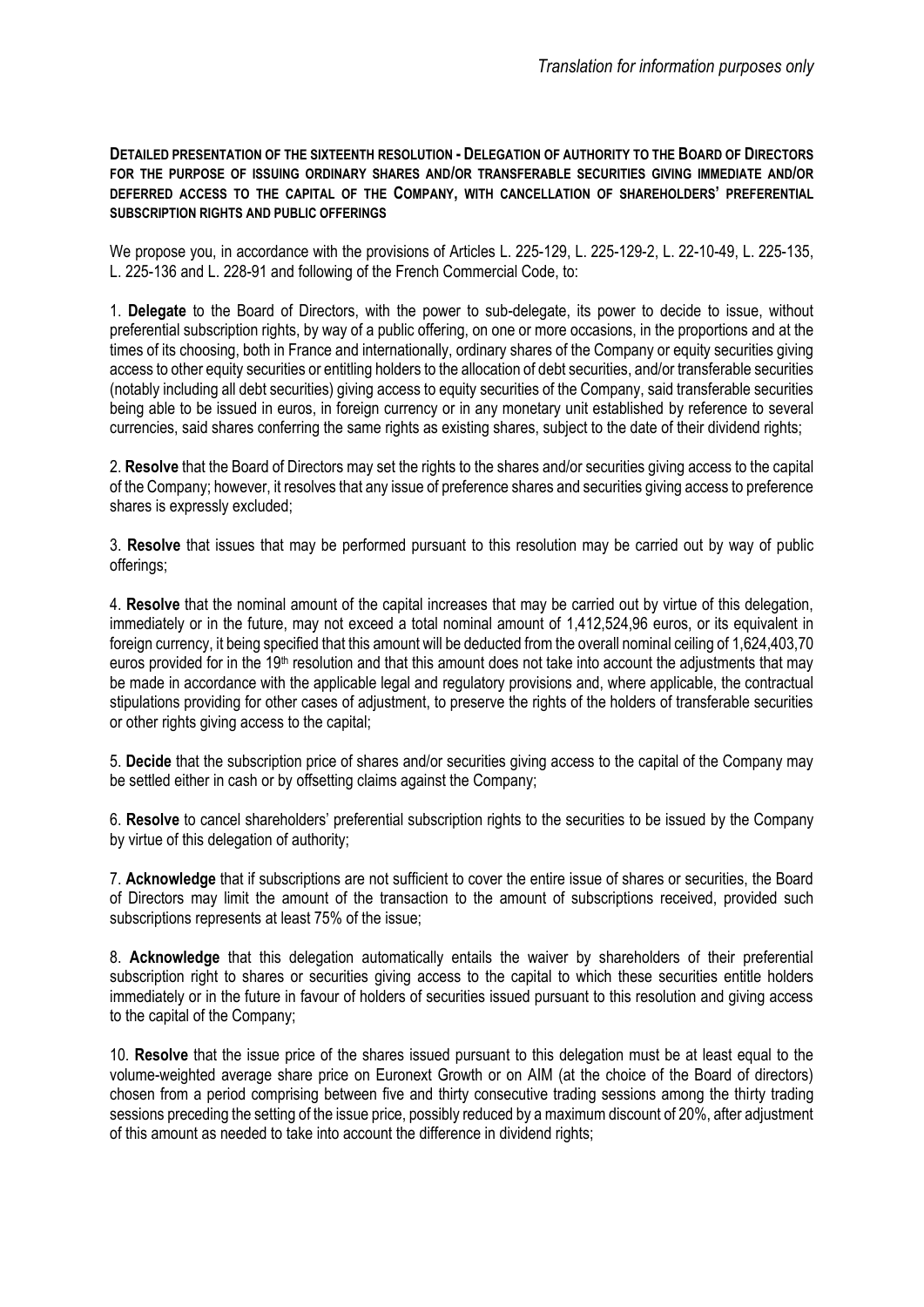11. **Resolve** that the subscription price of the securities giving access to the capital must be such that the sum received immediately by the Company, immediately and/or subsequently, for each share issued under the terms and conditions of such other securities, is at least equal to the subscription price defined in the paragraph above;

12. **Resolve** that the Board of Directors shall have all powers to implement this delegation of authority and, in particular, to:

- decide to issue securities, set the terms and conditions of transactions, determine the form and characteristics of the securities to be issued and set the subscription conditions, the terms of their payment, the date from which they carry dividend rights (which may be retroactive), the terms pursuant to which the securities issued on the basis of this delegation will give access to ordinary shares of the Company;
- suspend, where necessary, the exercise of the rights attached to such securities for a maximum period of three (3) months;
- charge the amount relating to these capital increases to "share premiums" and draw from the same account, if it deems it appropriate, the sums required to bring the legal reserve to one-tenth of the new share capital after each issue;
- record the completion of the capital increase, make the corresponding modification of the Articles of Association and perform, directly or through an agent, all operations and formalities related to the capital increases carried out pursuant to this authorisation;
- subsequently ensure the preservation of the rights of holders of transferable securities giving deferred access to the capital of the Company issued pursuant to this delegation, in accordance with legal and regulatory provisions and, where applicable, the applicable contractual stipulations;
- take all measures and perform all the requisite formalities for the admission of the securities thus issued to trading on Euronext Growth Paris and any other market on which the Company's shares may then be listed,

13. **Acknowledge** that, in the event that the Board of Directors uses the delegation of authority conferred on it in this resolution, the Board of Directors, in accordance with the legal and regulatory provisions, will report on the use made of the authorisations granted in this resolution to the next Ordinary General Meeting;

14. The delegation granted to the Board of Directors pursuant to this resolution is valid for a period of 18 months from the date of this Meeting.

15. This delegation supersedes any previous delegation with the same purpose which has not been acted upon before the date of the Meeting and in particular the delegation granted under the terms of the 21<sup>st</sup> resolution adopted by the combined general meeting dated 18 October 2021.

**DETAILED PRESENTATION OF THE SEVENTEENTH RESOLUTION** *-* **DELEGATION OF AUTHORITY TO THE BOARD OF DIRECTORS FOR THE PURPOSE OF ISSUING ORDINARY SHARES OF THE COMPANY AND/OR TRANSFERABLE SECURITIES GIVING ACCESS TO THE SHARE CAPITAL OF THE COMPANY, WITH PREFERENTIAL SUBSCRIPTION RIGHTS** 

We propose you, in accordance with Articles L. 225-129 and Seq., L. 225-30, L. 228-91 and seq. of the French Commercial Code, to:

1. **Delegate** to the Board of Directors, with the power to sub-delegate, its power to decide to issue, with preferential subscription rights, on one or more occasions, in the proportions and at the times of its choosing, both in France and internationally, ordinary shares or any other transferable securities giving access to the capital of the Company,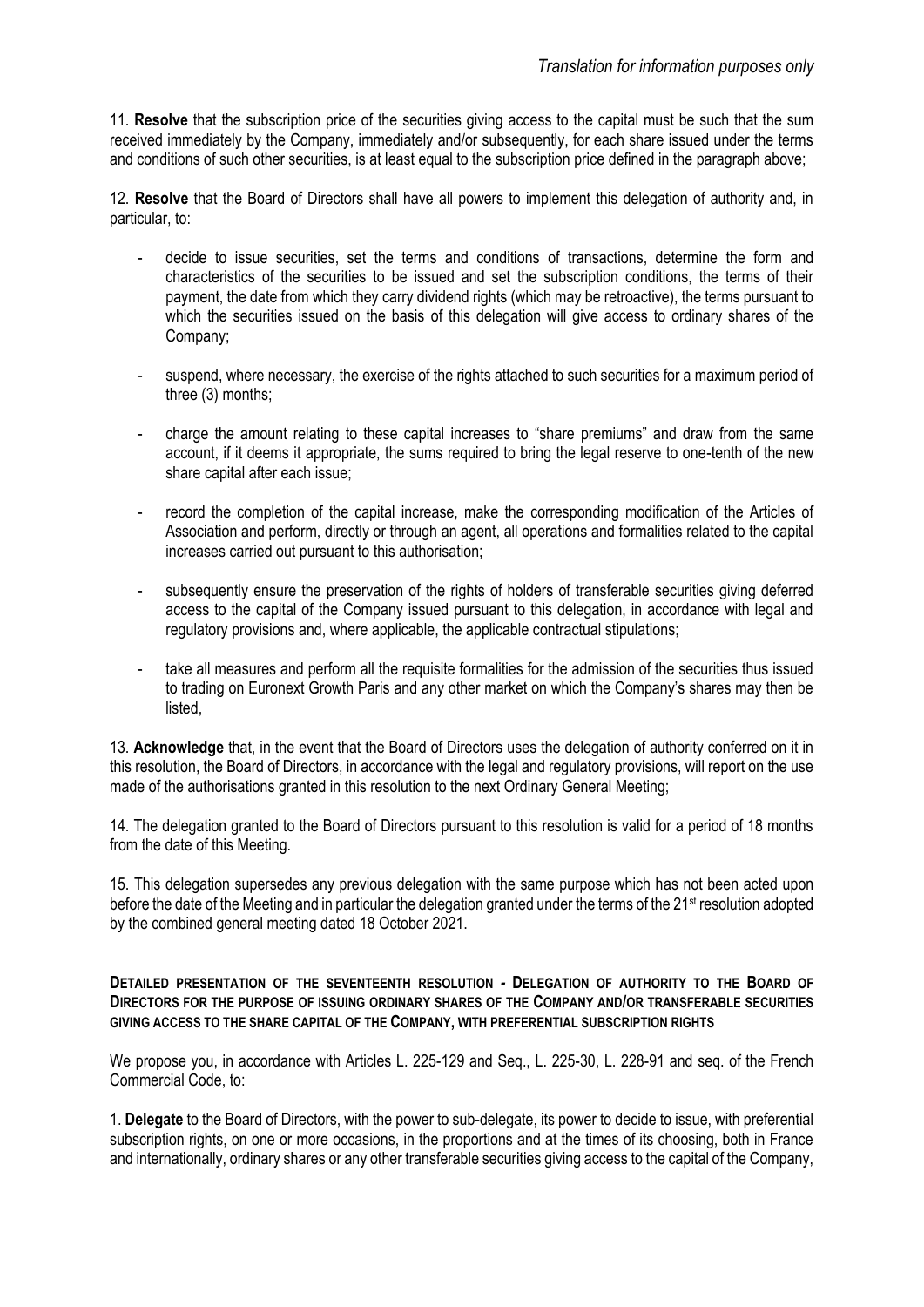to be subscribed for in cash, said shares conferring the same rights as existing shares, subject to the date of their dividend rights;

2. **Resolve** that the Board of Directors may set the rights to the shares and/or securities giving access to the capital of the Company; however, it resolves that any issue of preference shares and securities giving access to preference shares is expressly excluded;

3. **Resolve** that the nominal amount of the capital increases that may be carried out by virtue of this delegation, immediately or in the future, may not exceed a total nominal amount of 1,412,524,96 euros, or its equivalent in foreign currency, it being specified that this amount will be deducted from the overall nominal ceiling of 1,624,403,70 euros provided for in the 19th resolution and that this amount does not take into account the adjustments that may be made in accordance with the applicable legal and regulatory provisions and, where applicable, the contractual stipulations providing for other cases of adjustment, to preserve the rights of the holders of transferable securities or other rights giving access to the capital;

4. **Decide** that the issue(s) shall be reserved in preference to the shareholders who may subscribe to proportion to the number of shares they hold in accordance with the conditions provided for in Article L.225-132 of the French Commercial Code;

5. **Acknowledge** that if subscriptions are not sufficient to cover the entire issue of shares or securities, the Board of Directors may limit the amount of the transaction to the amount of subscriptions received, provided such subscriptions represents at least 75% of the issue;

6. **Resolve** that the issue price of the shares issued pursuant to this delegation must be at least equal to the volumeweighted average share price on Euronext Growth or on AIM (at the choice of the Board of directors) chosen from a period comprising between five and thirty consecutive trading sessions among the thirty trading sessions preceding the setting of the issue price, possibly reduced by a maximum discount of 20%, after adjustment of this amount as needed to take into account the difference in dividend rights;

7. **Resolve** that the subscription price of the securities giving access to the capital must be such that the sum received immediately by the Company, immediately and/or subsequently, for each share issued under the terms and conditions of such other securities, is at least equal to the subscription price defined in the paragraph above;

8. **Resolve** that shareholders may exercise, under the conditions provided by law, their preferential subscription right on an irreducible basis. In addition, the Board of Directors shall have the power to confer on shareholders the right to subscribe on a reducible basis for a greater number of securities than they are able to subscribe for on an irreducible basis, in proportion to the subscription rights available to them and, in any event, within the limit of their demand; if subscriptions on an irreducible basis and, where applicable, on a reducible basis, are not sufficient to cover the entire issue of shares as defined above, the Board of Directors may use, in the order it deems appropriate, one and/or other of the options offered by Article L. 225-134 of the French Commercial Code;

9. **Resolve** that the Board of Directors shall have all powers, with the power to sub-delegate under the conditions provided by law, to implement this delegation of authority and, in particular, to:

- decide to issue securities, set the terms and conditions of transactions, determine the form and characteristics of the securities to be issued and set the subscription conditions, the terms of their payment, the date from which they carry dividend rights (which may be retroactive), the terms pursuant to which the securities issued on the basis of this delegation will give access to ordinary shares of the Company;
- suspend, where necessary, the exercise of the rights attached to such securities for a maximum period of three (3) months;
- charge the amount relating to these capital increases to "share premiums" and draw from the same account, if it deems it appropriate, the sums required to bring the legal reserve to one-tenth of the new share capital after each issue;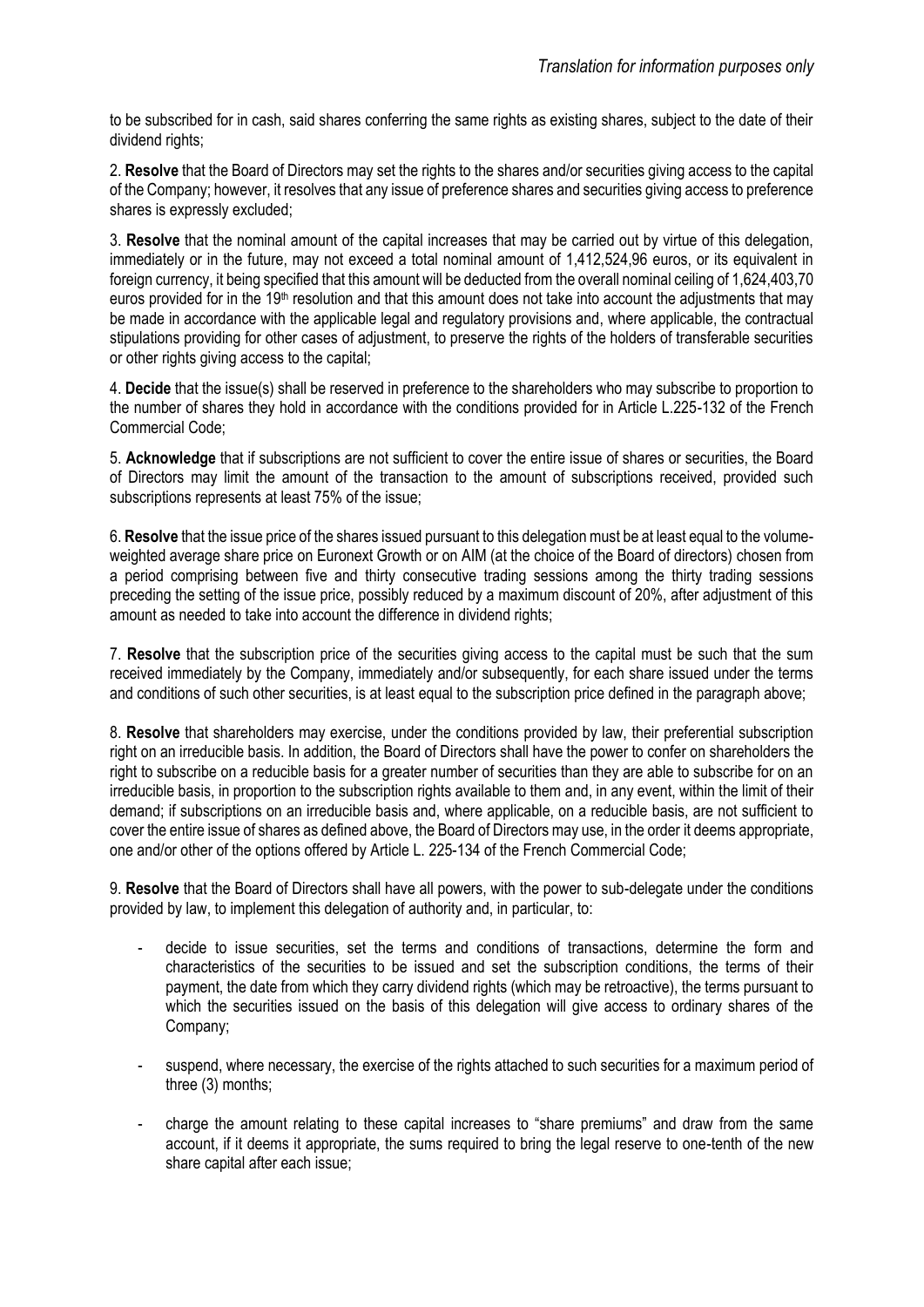- record the completion of the capital increase, make the corresponding modification of the Articles of Association and perform, directly or through an agent, all operations and formalities related to the capital increases carried out pursuant to this authorisation;
- subsequently ensure the preservation of the rights of holders of transferable securities giving deferred access to the capital of the Company issued pursuant to this delegation, in accordance with legal and regulatory provisions and, where applicable, the applicable contractual stipulations;
- take all measures and perform all the requisite formalities for the admission of the securities thus issued to trading on Euronext Growth Paris and any other market on which the Company's shares may then be listed,
- in addition, the Board of Directors may generally take all necessary measures and conclude all agreements to achieve the successful completion of the prospective issue, complete all formalities required for the admission of the issued shares to trading on Euronext Growth or any other market;

10. **Acknowledge** that, in the event that the Board of Directors uses the delegation of authority conferred on it in this resolution, it will report to the first ordinary General Meeting held after implementation of said delegation of authority, in accordance with the legal and regulatory provisions, on the use made of this delegation;

11. This delegation of authority is granted for a period of 26 months from the date of this Meeting.

12. This delegation supersedes any previous delegation with the same purpose which has not been acted upon before the date of the Meeting and in particular the delegation granted under the terms of the 22<sup>nd</sup> resolution adopted by the combined general meeting dated 18 October 2021.

#### **DETAILED PRESENTATION OF THE EIGHTEENTH RESOLUTION - AUTHORISATION TO THE BOARD OF DIRECTORS, IN THE EVENT OF A CAPITAL INCREASE, WITH OR WITHOUT SHAREHOLDERS' PREFERENTIAL SUBSCRIPTION RIGHTS, TO INCREASE THE NUMBER OF SECURITIES TO BE ISSUED**

We propose you, in accordance with the provisions of Article L. 225-135-1 of the French Commercial Code, to:

1. Authorise the Board of Directors, with the power to sub-delegate, to increase the number of securities to be issued for each of the issues with or without preferential subscription rights made pursuant to the  $14<sup>th</sup>$  to  $17<sup>th</sup>$ propositions of resolutions, within thirty days of the closing of the subscription within the limit of 15% of the initial issue and at the same price as that set for the initial issue; and

2. Resolve that the maximum nominal amount of the capital increases that may be carried out pursuant to this delegation will be deducted from the overall nominal capital increase ceiling set in the 24th proposition of resolution;

3. The authorisation granted to the Board of Directors pursuant to this resolution would be valid for a period of 26 months from the date of the General Meeting.

#### **DETAILED PRESENTATION OF NINETEETH RESOLUTION - OVERALL CEILING ON DELEGATIONS OF AUTHORITY**

We propose you to resolve that the total amount of the capital increases that may be carried out immediately and/or in the future by virtue of  $14<sup>th</sup>$  to  $17<sup>th</sup>$  resolutions proposed, may not exceed a total nominal amount of 1,624,403,70 euros (this amounts taking into account the greenshoe clause exercise),, it being specified that this overall amount does not take into account the adjustments that may be made in accordance with the applicable legal and regulatory provisions, and where applicable, the contractual stipulations providing for other cases of adjustment, in order to preserve the rights of holders of transferable securities or other rights giving access to the capital.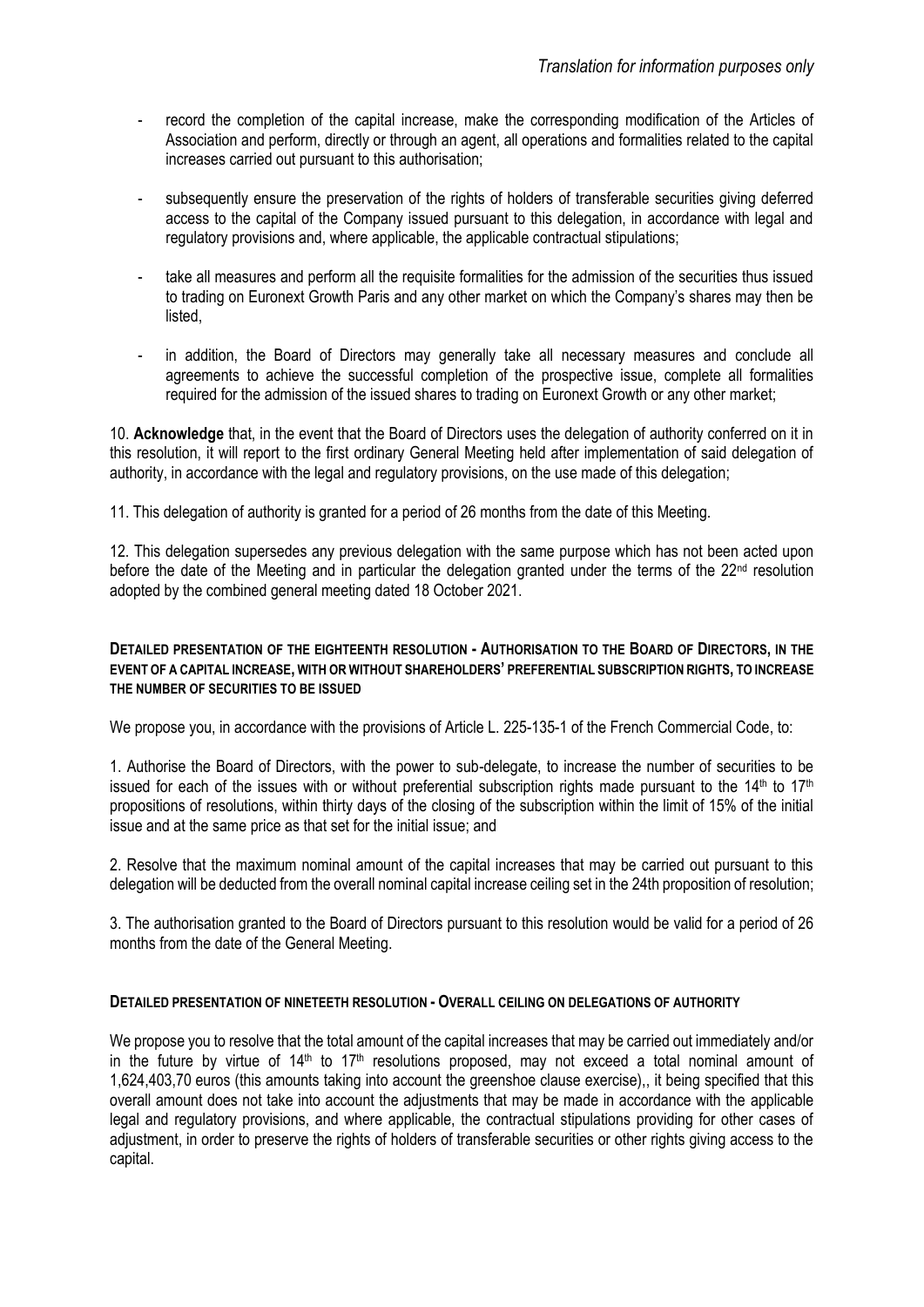**DETAILED PRESENTATION OF THE TWENTIETH - DELEGATION OF AUTHORITY TO THE BOARD OF DIRECTORS FOR THE PURPOSE OF ISSUING ORDINARY SHARES AND/OR SECURITIES GIVING ACCESS TO THE CAPITAL OF THE COMPANY FOR THE BENEFIT OF MEMBERS OF A COMPANY SAVINGS PLAN**

1. **Delegate** to the Board of Directors all powers to increase, on one or more occasions, in the proportions and at the times of its choosing, the share capital of the Company by a maximum nominal amount of 2,600 euros, by issuing shares or other securities giving access to the Company's capital, reserved for members of a savings plan of the Company and of French or foreign companies related to it under the conditions set in Article L. 225-180 of the French Commercial Code and of Article L. 3344-1 of the French Labour Code;

2. **Resolve** that the subscription price for the new shares shall be set by the Board of Directors in accordance with the provisions of Article L.3332-20 of the French Labour Code, it being understood that the subscription price may include a discount, in relation to the value of the share determined by the Board of Directors, of respectively 30% and 40%, depending on whether the shares thus subscribed, directly or indirectly, correspond to assets whose period of unavailability, as set in the relevant company savings plan is less than 10 years or greater than or equal to 10 years;

3. The Board of Directors may also decide to replace all or part of the discount by the free allocation of shares or other securities giving access to the Company's capital, existing or to be issued, it being stipulated that the total benefit resulting from this allocation and, where applicable, the discount mentioned above, may not exceed the total benefit that members of the savings plan would have enjoyed if this difference had been 30% or 40% when the period of unavailability provided for by the plan in application of Articles L.3332-25 *et seq*. of the French Labour Code is greater than or equal to 10 years;

4. **Resolve**, in application of Article L. 3332-21 of the French Labour Code, that the Board of Directors may also decide to allocate, free of charge, shares to be issued or already issued or other securities giving access to the capital of the Company to be issued or already issued, in the form of an employer contribution, provided that their equivalent monetary value, measured at the **subscription** price, does not have the effect of exceeding the limits provided for in Articles L. 3332-10 *et seq*. of the French Labour Code;

5. **Resolve** to cancel shareholders' preferential subscription rights to the new shares to be issued or other securities giving access to the capital and to the securities to which the securities issued pursuant to this resolution will entitle holders in favour of members of a company savings plan;

6. **Resolve** that the characteristics of the other securities giving access to the capital of the Company will be decided upon by the Board of Directors under the conditions set by regulation;

7. **Resolve** that the Board of Directors shall have full powers, with the power to delegate or sub-delegate, in accordance with legal and regulatory provisions, to implement this resolution and in particular to set the terms and conditions of transactions and set the dates and terms of issues to be performed pursuant to this authorisation, set the opening and closing dates for subscriptions, the dividend dates of the securities issued, the terms for paying up shares and other securities giving access to the Company's capital, grant time limits for the payment of the shares and, where applicable, the other securities giving access to the capital of the Company, request the admission to trading of the securities created wherever it decides, record the completion of the capital increases in the amount of the shares that are effectively subscribed, to carry out, directly or through an agent, all operations and formalities related to capital increases and, on its sole decision, if it deems it appropriate, to charge the costs of the capital increases to the amount of the premiums relating to these increases and deduct from that amount the sums required to take the legal reserve to one-tenth of the new share capital following each increase; and

8. **Acknowledge** that, in the event that the Board of Directors uses the delegation of authority conferred on it in this resolution, it will report to the first ordinary General Meeting held after implementation of said delegation of authority, in accordance with the legal and regulatory provisions, on the use made of this delegation;